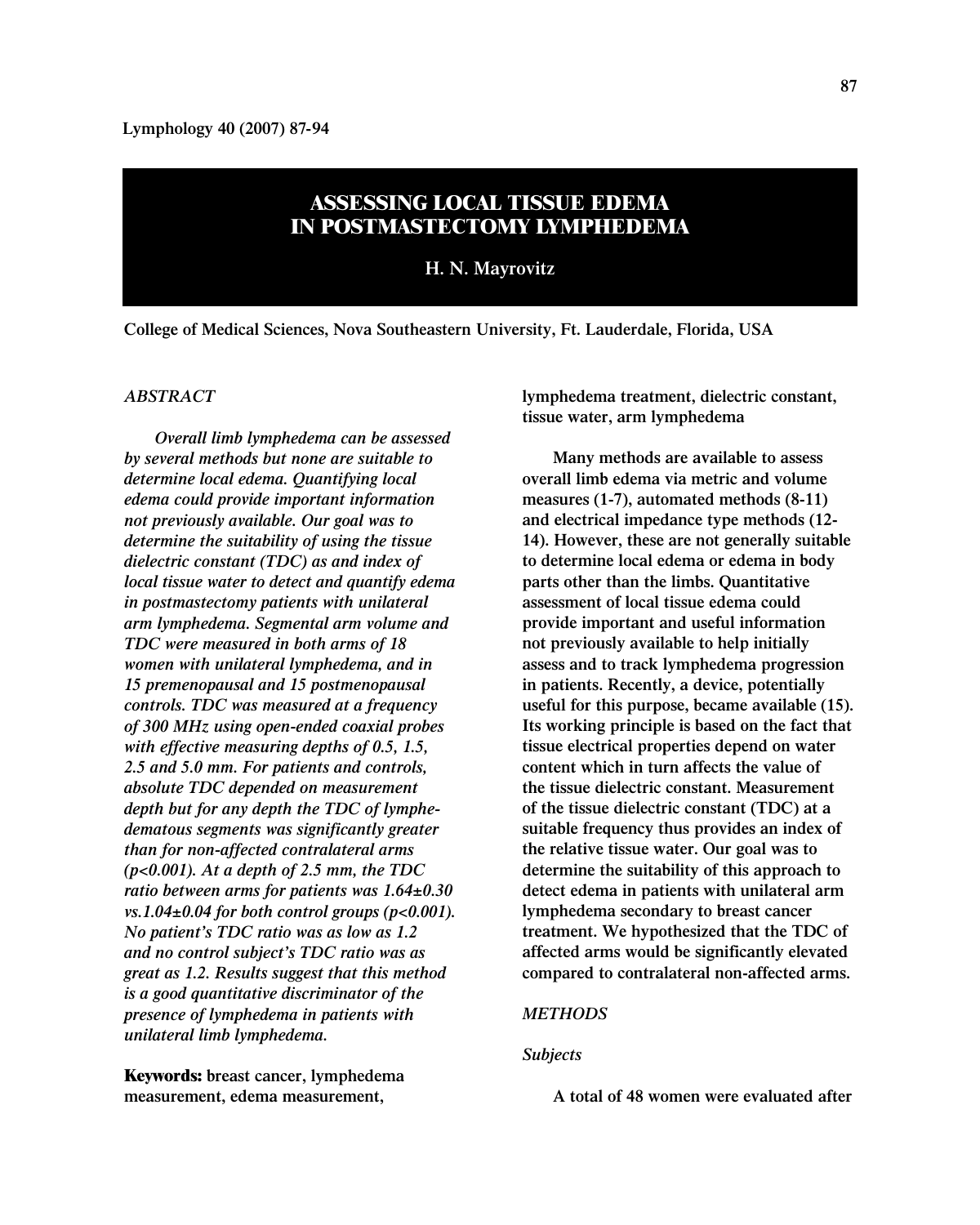**signing Institutional Review Board approved informed consents. Of the 45 women, 18 had unilateral postmastectomy lymphedema, 15 were postmenopausal normal controls and 15 were premenopausal normal controls. The only entry requirement for the women with lymphedema was that the lymphedema was unilateral and was the result of a previous mastectomy done for the treatment of breast cancer. As it turned out 17 of the women also had received radiotherapy. The duration of the lymphedema and its extent were not factors that affected participation since the goal of this initial study was to determine the suitability of the method for the clear detection of localized lymphedema. The entry requirements for the control groups (both preand postmenopausal) were that they had not had any previous surgery or serious trauma to either arm and were in self-reported good health. Because of the possibility that sex hormones might have an effect, all premenopausal women were evaluated within 4 days of the onset their menses. The average age (± 1 standard deviation, sd) of the lymphedema group (74±16 years) was greater than the postmenopausal group (60±6.7 years, p<0.05) which was significantly greater the premenopausal group (26.2±3.9 years, p<0.001).**

# *Edema Measurement Device*

**The device used in this study is called the MoistureMeter-D, (Delfin Technologies Ltd, Finland). It consists of a probe connected to a control unit that displays the tissue dielectric constant when the probe is placed in contact with the skin. The physics and principle of operation has been well described (16-20). In brief, a 300 MHz signal is generated within the control unit and is transmitted to the tissue via the probe that is contact with the skin. The probe itself acts as an open-ended coaxial transmission line (19,21). The portion of the incident electromagnetic wave that is reflected depends on the dielectric constant of the tissue, which itself depends on the amount**

**of free and bound water in the tissue volume through which the wave passes. The reflected wave information is processed within the control unit and the relative dielectric constant is displayed. Pure water has a value of about 80 and the display scale range is 1 to 80. The effective penetration depth depends on the probe dimensions, with larger spacing between inner and outer conductors corresponding to greater penetration depths. In the present study four different dimension probes were used with effective penetration depths of 0.5, 1.5, 2.5 and 5.0 mm. The corresponding (maximum) probe diameters were 10, 20, 23 and 55 mm with conductor spacing of 1, 3, 5 and 17 mm respectively.**

### *Edema Measurement Procedure*

**A subject was seated with her arms resting on a support surface at approximately 12 cm below heart level. Her hands were positioned palm up to expose the volar surface of both forearms** *(Fig. 1A)***. A standardized reference measurement site, located 7 cm distal to the antecubital crease, was marked with a dot. This dot served as the reference center point for all probe placements. Measurements were begun after she had been comfortably seated for 5 minutes. For the measurements, probes were placed in contact with the skin and held in position using gentle pressure** *(Fig. 1B)***. For each probe, measurements were obtained in triplicate-pairs. The first pair was done by measuring one arm and then, immediately after, measuring the other arm. This procedure was repeated twice more for each probe. The order of measurement was from smallest to largest probe with a one minute wait between changing probes. The time required to obtain a single measurement, once the probe was placed in contact with the skin, was 10-15 seconds. Preliminary work showed that repeated measurements taken at 15 second intervals for 600 seconds resulted in a coefficient of variation of only 2.8% indicating a good short term repeatability of the technique (22).**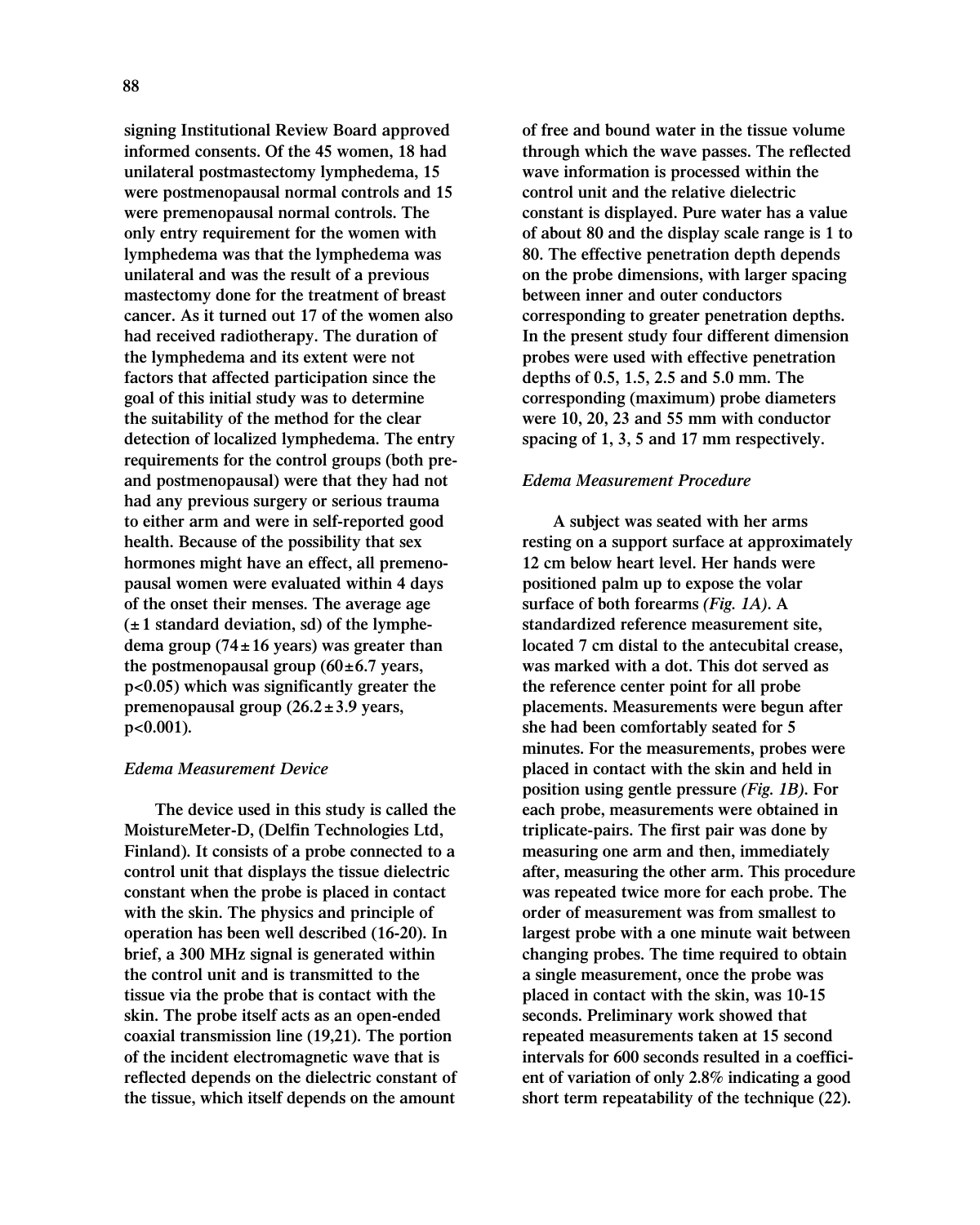

*Fig. 1. Subject Positioning and Measurement. With the subject seated reference dots are put on the arm 7 cm distal to the antecubital crease. Tissue water measurements are made at these sites with each of four different size probes corresponding to depths of 0.5, 1.5, 2.5 and 5.0 mm. The 2.5 mm-depth probe is shown in B. The proximal and distal dashed lines in A illustrate the segment volume included in the analysis.*

| TABLET<br><b>Measured Values of Arm Segmental Volumes and Tissue Dielectric Constants</b> |                                 |                |                                            |                       |                                           |                       |
|-------------------------------------------------------------------------------------------|---------------------------------|----------------|--------------------------------------------|-----------------------|-------------------------------------------|-----------------------|
|                                                                                           | Lymphedema Subjects<br>$(N=18)$ |                | <b>Postmenopausal Subjects</b><br>$(N=15)$ |                       | <b>Premenopausal Subjects</b><br>$(N=15)$ |                       |
| Arm                                                                                       | Affected                        | Non-Affected   |                                            | Dominant Non-Dominant |                                           | Dominant Non-Dominant |
| Segmental Volume (ml)                                                                     | $265 \pm 65*$                   | $187 + 51$     | $178 \pm 51$                               | $175 + 53$            | $178 \pm 41$                              | $176 \pm 41$          |
| <b>Dielectric Constants</b>                                                               |                                 |                |                                            |                       |                                           |                       |
| $0.5$ mm depth                                                                            | $46.5 \pm 8.4*$                 | $30.6 + 4.0$   | $30.0+6.3$                                 | $29.4 + 5.5$          | $28.0 + 3.2$                              | $28.1 \pm 3.4$        |
| 1.5 mm depth                                                                              | $40.4 \pm 5.0^*$                | $28.1 \pm 2.7$ | $27.8 \pm 4.5$                             | $27.7 \pm 3.5$        | $26.8 \pm 2.2$                            | $27.3 \pm 1.9$        |
| 2.5 mm depth                                                                              | $41.2 \pm 7.9^*$                | $25.2 \pm 2.7$ | $26.0 \pm 4.7$                             | $25.6 + 3.2$          | $25.6 \pm 2.9$                            | $26.0 \pm 2.8$        |
| 5.0 mm depth                                                                              | $32.9 \pm 7.1*$                 | $19.9 + 2.3$   | $21.4 + 4.8$                               | $21.1 \pm 3.5$        | $20.9 + 3.5$                              | $21.3 \pm 3.1$        |
|                                                                                           |                                 |                |                                            |                       |                                           |                       |

**Values are mean ± sd. \* = p< 0.001 as compared to non-affected arm of lymphedema group. No significant differences between arms of either the postmenopausal or premenopausal groups.**

## *Segmental Volumes*

**After the edema measurements, circumferences of the arm at the reference center point and at 2 cm proximal and distal were measured using a tape measure with a tension gauge to insure uniform measurements (Gulick type tape measure). From these measures, the segmental volume of the 4 cm length encompassing the edema measurement site was calculated using the standard**

**frustum model (3). For the postmastectomy lymphedema group, percent edema was** calculated as  $100(V_A - V_N)/V_N$  in which  $V_A$ and  $V_N$  are the segmental volumes of the **affected and non-affected arms respectively.**

#### *Analysis*

**Segmental volumes and absolute TDC values for each probe were compared against the paired arm values using a paired T-test.**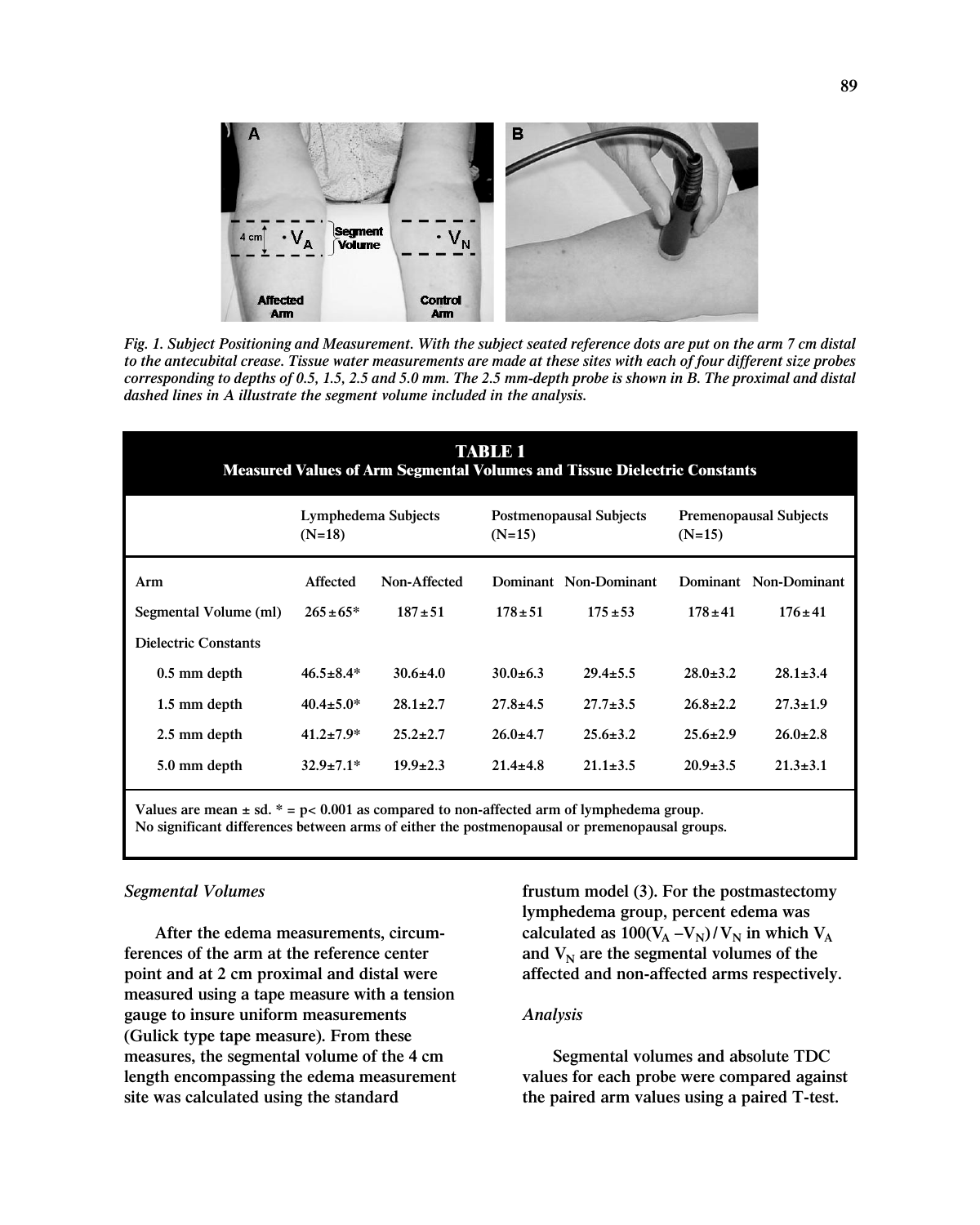

*Fig. 2. Depth Variation of Tissue Dielectric Constant. The Tissue Dielectric constant (TDC) tends to diminish with increasing measurement depth as shown by the regression lines (p<0.001). At any depth, the TDC of lymphedematous arms is significantly greater than contralateral non-affected arms and all control arms. \* = p<0.001 for lymphedematous arms vs. control arms.* 

**The TDC values used in this analysis were the average of the triplicate measurements made on each arm. Depth dependence was analyzed using both analysis of variance and regression.** 

## *RESULTS*

**The main numeric results are summarized in** *Table 1***. As expected, the segmental limb volume of the lymphedematous arm was greater than the contralateral non-affected arm (265±65 ml vs. 187±51 ml, p<0.001). Percentage edema calculations showed this lymphedema group had an average of 40±16% edema within the targeted segment. Based on analysis of variance, tissue dielectric constant (and hence tissue water content) depended on measurement depth (p<0.001), but for any depth, TDC values for edematous segments were significantly (p<0.001) higher than for non-affected arm segments. For edematous arms, the overall dependence of TDC values on depth was**

**mainly due to significantly lower TDC values at 5.0 mm as compared to all other depths (p<0.001). Values obtained at all other depths did not individually significantly differ form each other (p>0.05).** 

**For non-affected control arms the overall depth dependence was also highly significant (p<0.001). Post hoc follow-up tests showed no difference between TDC values at 0.5 and 1.5 mm depths but highly significant differences in TDC values at 2.5 and 5.0 mm with respect to each other and with respect to TDC values at 0.5 and 1.5 mm depths (p<0.001).**

**Absolute TDC values obtained for both control groups also depended on measurement depth, but for any depth, TDC values were very similar between arms and were all less than corresponding TDC values obtained in lymphedematous arms. Univariate analysis of variance to determine depth dependence showed an overall significant difference in TDC values (p<0.001). For the control groups, post hoc follow-up tests also showed no difference between TDC values at 0.5 and**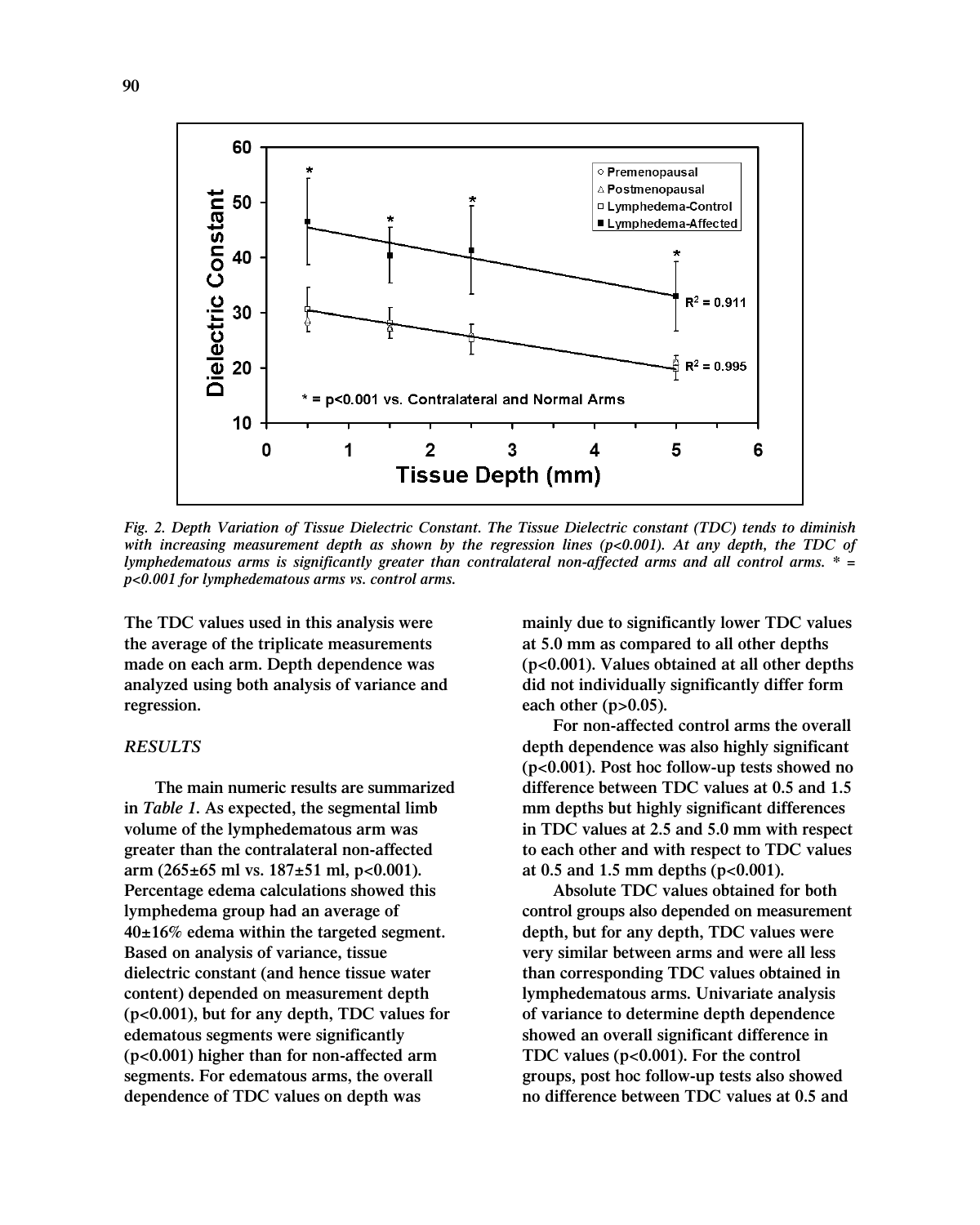

*Fig. 3. Tissue Dielectric Constant Ratios. Patient ratios are determined as the TDC value of the affected arm divided by the control arm TDC value. Control group ratios are determined as the larger TDC value divided by the smaller TDC value. Patient TDC ratios all exceed the largest TDC values of both control groups. Numeric data is mean ± sd.*

**1.5 mm depths but highly significant differences in TDC values at 2.5 and 5.0 mm with respect to each other and with respect to TDC values at 0.5 and 1.5 mm depths (p<0.001).** 

**There was no significant difference between TDC values obtained in arms of pre- and postmenopausal women. Thus, data from pre- and postmenopausal groups were combined and compared to the lymphedema group as a function of measurement depth. This result** *(Fig. 2)* **shows the clear and significant reduction in the measured TDC values with increasing measurement depth for all arms with a relationship characterized by parallel lines that distinguish between all normal arms and lymphedematous arms.** 

**To further characterize this discrimination between lymphedematous and normal arms, the ratio of TDC values for paired arms for all subjects was calculated and plotted in** *Fig. 3* **for a measurement depth of** **2.5 mm. For the calculation of the TDC ratios for pre- and postmenopausal arms shown in the figure, the larger TDC value was divided by the smaller value yielding an average value of 1.04±0.04 for both groups. Corresponding values if dominant to nondominant arm TDC ratios were used are 1.021±0.068 and 1.014±0.063 for premenopausal and postmenopausal groups respectively. In stark contrast to these control group ratios, the ratio of edematous arm TDC values to non-affected arm values was found to be 1.64±0.30. For the patients, the corresponding ratios for depths of 0.5, 1.5 and 5.0 mm are similar, being 1.52± 0.21, 1.44±0.14 and 1.65±0.30 respectively. Further, and of considerable interest, is the fact that there was no overlap between the TDC ratios for patients and the TDC values for any control subject at any measurement depth.**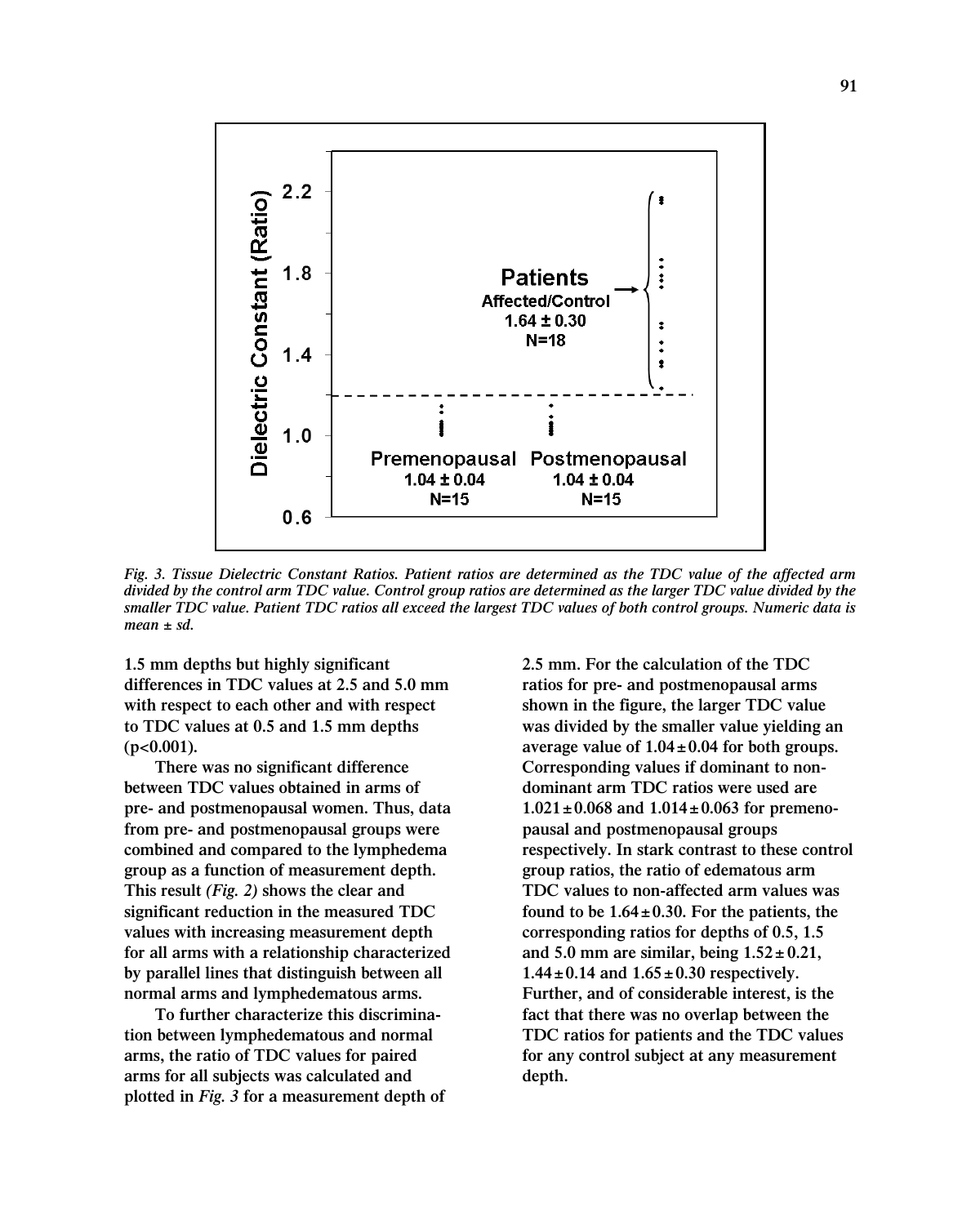

*Fig. 4. Segmental Volumes Compared to Tissue Dielectric Constant. Arm segment volumes and tissue dielectric constants are shown as ratios between the affected arm and contralateral control arm for all patients. No significant relationship is observable between these ratios. The dashed line is the linear regression line. Data are shown for a depth of 1.5 mm. Results obtained for other depths were similar.*

**Using regression analysis, we detected no discernible relationship between the amount of edema in the lymphedematous arm and the TDC ratio. This is illustrated for a measurement depth of 1.5 mm in Figure 4 that shows the TDC ratio as a function of the segmental volume ratio. Thus, despite significantly greater TDC values obtained in the patient's edematous arm segments compared to their contralateral arms, no significant correlation was found between the TDC values and the amount of excess volume of the edematous segments. This finding is consistent with the fact that TDC values reflect water content within the effective measuring depth, which in this study was not greater than 5 mm. In comparison, the effective arm radius included in the volumetric assessment of edema for the patients averaged 45.8±4.8 mm, with a range of 37 to 53 mm. Thus, similar values of TDC**

**could occur despite substantial differences in arm segment volumes. However, the absence of a correlation between excess volume and TDC values indicates that the method does not quantify edema extent when used as a single time-point measurement.**

#### *DISCUSSION*

**The present study is the first to investigate the possibility of using this tissue dielectric constant method and device to evaluate local tissue edema in patients with lymphedema. In the reference volume of edematous arms of patients, the TDC values, and by extension the relative tissue water, exceeded those in non-affected contralateral arms of all patients.**

**Results** *(Table 1 and Fig. 2)* **demonstrate a dependence of the absolute TDC value on the effective depth of the measurement. This**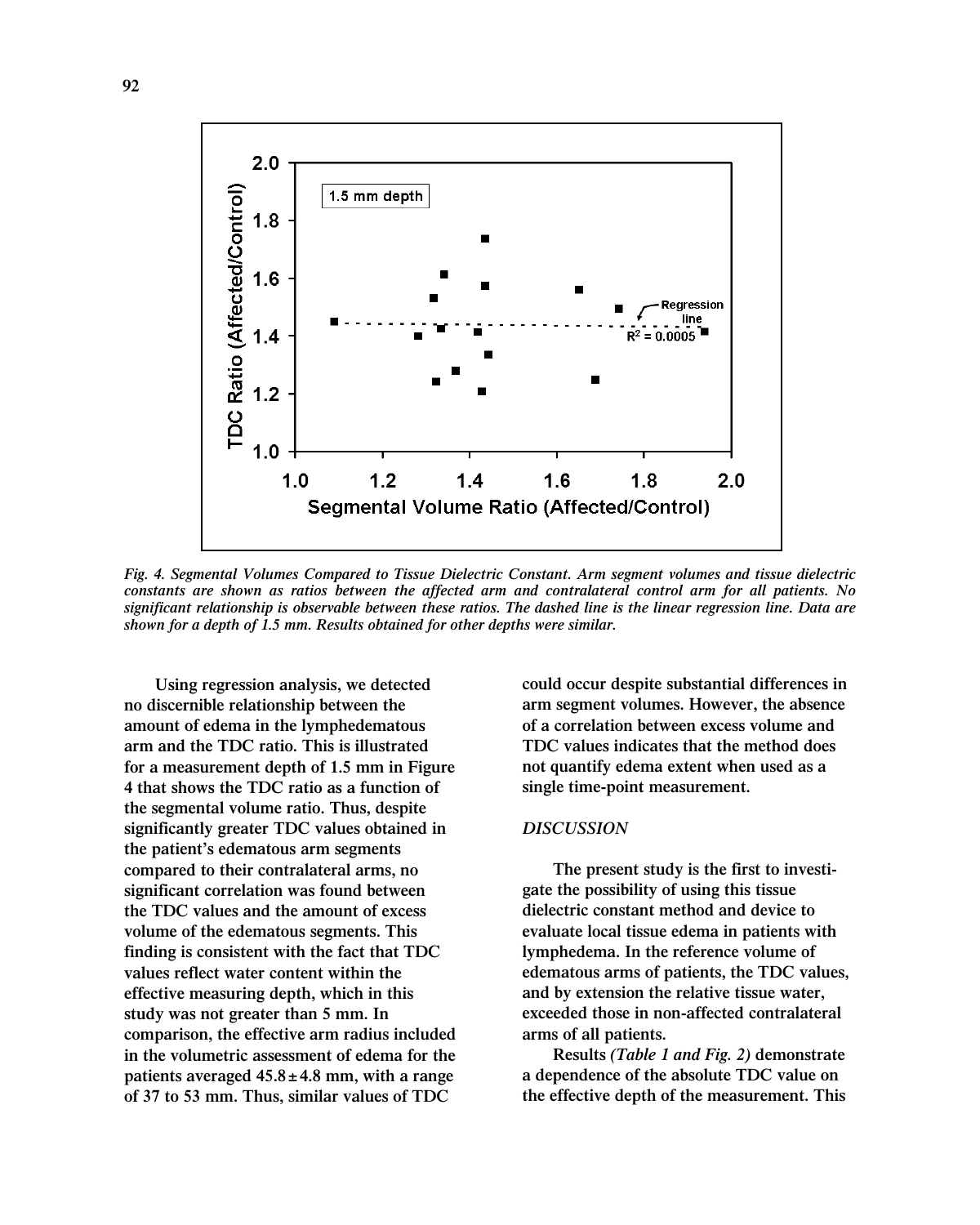**was true in edematous tissue and in normal tissue in patients and in both control groups. Such dependence is consistent with the known variation in tissue constituents and their water content with depth below the skin surface. Since effective measurement depth is determined by the depth of electromagnetic field penetration (23), larger diameter probes result in an increased effective measurement depth. Thus, net TDC values are increasingly influenced by deeper tissue constituents such as subcutaneous fat and its lower relative water content (19) . Despite this variation, highly significant differences in TDC were detected between edematous and normal limbs at every depth.** 

**In patients, a comparison of the TDC ratio between edematous and non-affected arms proved to be informative. The average ratio ranged between 1.44 to 1.65 depending on the measuring depth. Further, the TDC ratio in every patient evaluated exceeded the highest TDC ratio in all control subjects. This finding suggests that the use of this ratio may be diagnostic for the presence of lymphedema.** 

**This concept is speculative since all patients evaluated had established lymphedema with already measurable changes in arm volumes. However, since the method detects fluid accumulation within a small distance from the skin surface it is likely that it would be sensitive to early manifestations of incipient clinical edema. In support of this notion is the fact that the normally large compliance of the interstitial space and subcutaneous fat (24) should allow for considerable fluid volume expansion without visible or perceived swelling. Further, tissue pressure and compliance has been reported to not correlate with the duration of edema and correlate only very weakly with clinical edema volume (25). Thus, we would hypothesize that the increase in measured TDC is a threshold-like indicator in the sense that once excess fluid has filled the tissue volume within the measurement depth, little further increase in TDC would be expected despite**

**the subsequent onset of visible swelling and lymphedema progression. The absence of a defined relationship between the TDC ratio and the segment volume ratio between patients, shown in figure 4, is consistent with this hypothesis. However, this finding does not rule out the possibility that the TDC value and its ratio in a given patient might not decrease during or following therapy. This aspect has not yet been studied since all patients have been evaluated prior to the start of their treatment programs.**

**Based on the fact that no patient's TDC ratio was as low as 1.2 and no control subject's TDC ratio was as great as 1.2, we suggest that a critical TDC ratio of 1.2 or greater would be a good discriminator for the presence of lymphedema in patients with unilateral limb lymphedema risk. This early detection criteria needs to be evaluated prospectively.**

#### *Conclusions*

**Results suggest that this method may serve as a rapid quantitative assessment procedure to document lymphedema.** 

## *ACKNOWLEDGMENTS*

**The author wishes to thank Dr. Dawn Brown-Cross and Ezella Washington for their assistance in the conduct of part of this research. The author also wishes to acknowledge a Nova Southeastern University Presidential Grant awarded to the author which helped make this research possible.**

#### *REFERENCES*

- **1. Casley-Smith, JR: Measuring and representing peripheral oedema and its alterations. Lymphology 27 (1994), 56-70.**
- **2. Karges, JR, BE Mark, SJ Stikeleather, et al: Concurrent validity of upper-extremity volume estimates: comparison of calculated volume derived from girth measurements and water displacement volume. Phys. Ther. 83 (2003), 134-145.**